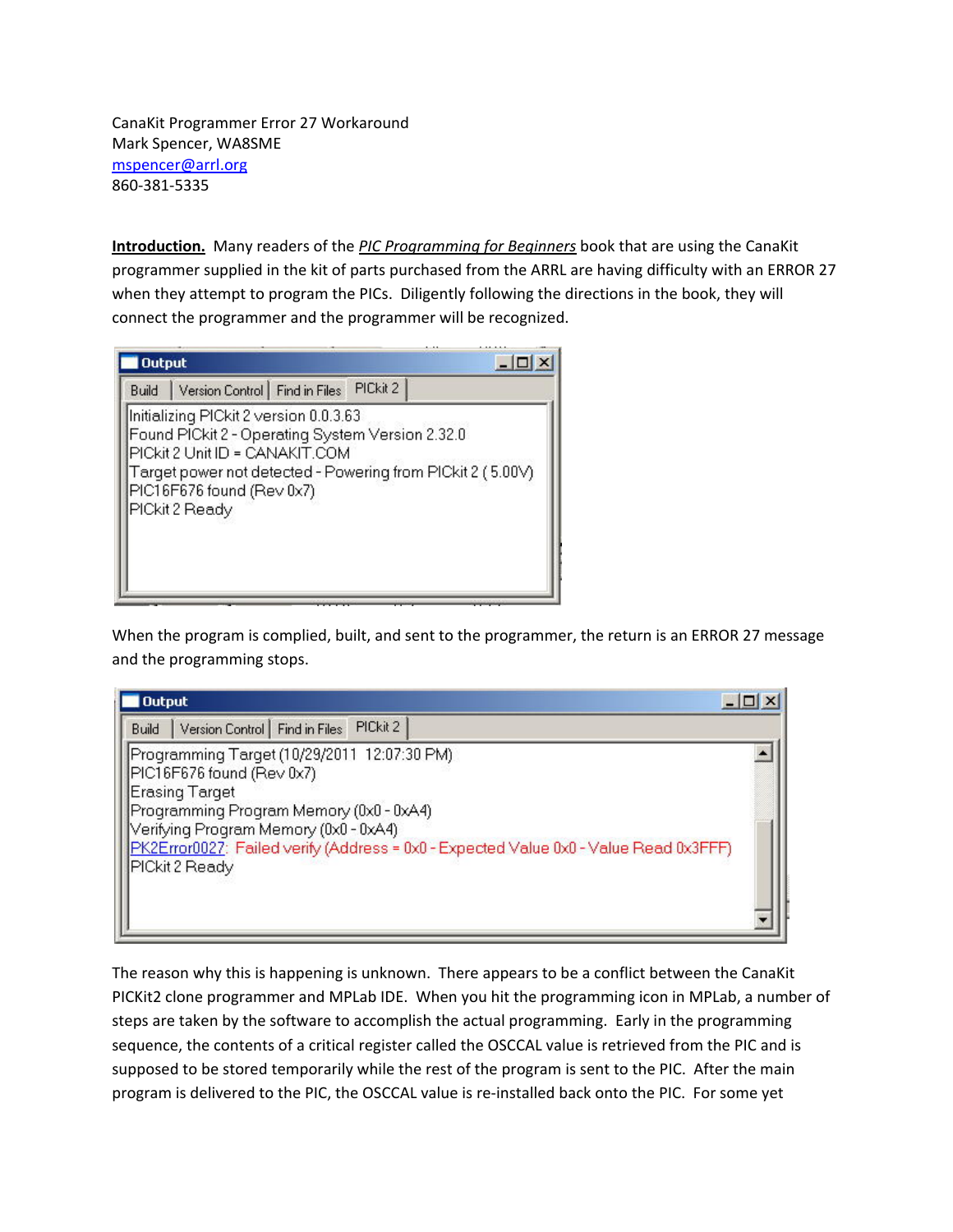undetermined reason, this is not happening with the CanaKit programmer. The OSCCAL value is lost and the programming is stopped with the ERROR 27 message returned. The OSCCAL value is actually gone and needs to be recovered before the PIC device can be used again as mentioned in the book.

The CanaKit works fine with another programming software package called PICkit 2 (not to be confused with the programmer called PICKit 2). The following steps outline a workaround to allow you to continue your studies of PIC programming while using the CanaKit programmer with PICkit 2 software.

**Using PICKit 2 Software to Program the PIC.** The work around takes advantage of the fact that the CanaKit appears to work fine with the PICKit 2 software package. This PICKit 2 software is a pretty functional programming package. While it does not facilitate the writing of programs as you are learning to do in the book (MPLab is still required for program development), the PICKit 2 software utilities allow you to recover a lost or corrupted OSCCAL value and also to program the PIC from a HEX file.

**Step 1. Install the PICkit 2 software package.** Go to the Microchip web page at this URL:

http://www.microchip.com/stellent/idcplg?IdcService=SS\_GET\_PAGE&nodeId=1406&dDocName=en023 805. On the right side of the page you will see this link: **PICkit 2 v2.61.** Download and install the PICkit 2 software accepting the defaults. When you run the software with your CanaKit programmer attached, you will see the software displayed like this: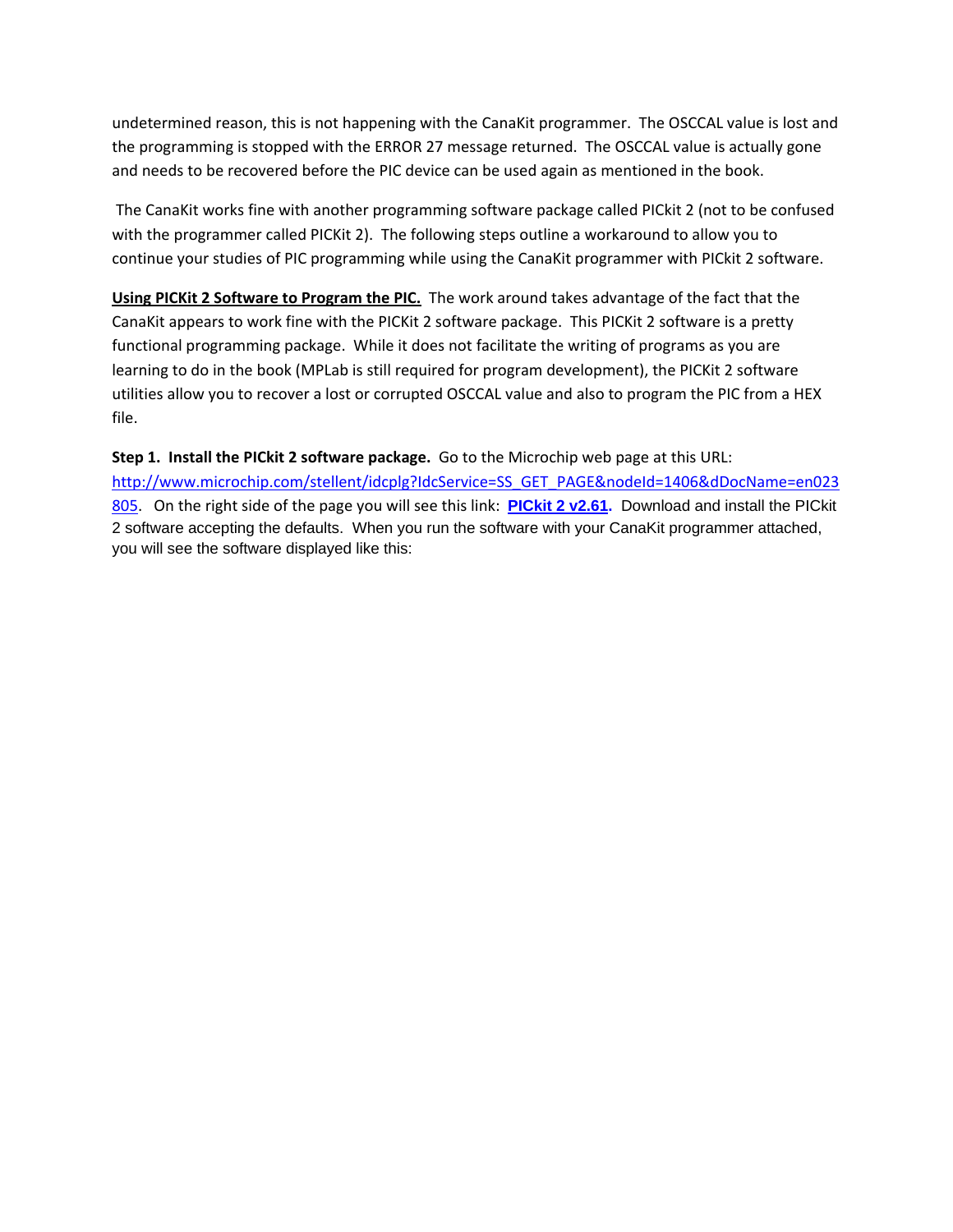| <b>""PICkit 2 Programmer - CANAKIT.COM</b> |               |                                     |                               |                    |                             |                |                     |                                         | $ \Box$ $\times$ |
|--------------------------------------------|---------------|-------------------------------------|-------------------------------|--------------------|-----------------------------|----------------|---------------------|-----------------------------------------|------------------|
| File                                       | Device Family | Programmer                          | Tools                         | View               | Help                        |                |                     |                                         |                  |
| Midrange/Standard Configuration            |               |                                     |                               |                    |                             |                |                     |                                         |                  |
| Device:                                    | PIC16F676     |                                     |                               |                    | Configuration:              | 0000           |                     |                                         |                  |
| User IDs:                                  | FF FF FF FF   |                                     |                               | <b>All Protect</b> |                             |                |                     |                                         |                  |
|                                            |               |                                     |                               |                    | <b>Invalid Value</b>        |                |                     |                                         |                  |
| Checksum:                                  | <b>FFFF</b>   |                                     |                               | OSCCAL:            | <b>3FFF</b>                 |                | BandGap:            | 0000                                    |                  |
| Reading device:                            |               |                                     |                               |                    |                             |                |                     | <b>AICROCHIP</b>                        |                  |
| Program Memory EE UserIDs Config Done.     |               |                                     |                               |                    |                             |                |                     |                                         |                  |
|                                            |               |                                     |                               |                    |                             |                | <b>VDD PICkit 2</b> |                                         |                  |
|                                            |               |                                     |                               |                    |                             | ⊽              | <b>On</b>           | 2.5                                     |                  |
| Read                                       | Write         | Verify                              | Erase                         |                    | <b>Blank Check</b>          |                | /MCLR               |                                         |                  |
| <b>Program Memory</b>                      |               |                                     |                               |                    |                             |                |                     |                                         |                  |
| ⊽<br>Enabled                               | Hex Only      |                                     |                               |                    | Source: Read from PIC16F676 |                |                     |                                         |                  |
| 000                                        | 0000          | 0000                                | 0000                          | 0000               | 0000                        | 0000           | 0000                | 0000                                    |                  |
| 008                                        | 0000          | 0000                                | 0000                          | 0000               | 0000                        | 0000           | 0000                | 0000                                    |                  |
| 010                                        | 0000          | 0000                                | 0000                          | 0000               | 0000                        | 0000           | 0000                | 0000                                    |                  |
| 018                                        | 0000          | 0000                                | 0000                          | 0000               | 0000                        | 0000           | 0000                | 0000                                    |                  |
| 020                                        | 0000          | 0000                                | 0000                          | 0000               | 0000                        | 0000           | 0000                | 0000                                    |                  |
| 028                                        | 0000          | 0000                                | 0000                          | 0000               | 0000                        | 0000           | 0000                | 0000                                    |                  |
| 030                                        | 0000          | 0000                                | 0000                          | 0000               | 0000                        | 0000           | 0000                | 0000                                    |                  |
| 038                                        | 0000          | 0000                                | 0000                          | 0000               | 0000                        | 0000           | 0000                | 0000                                    |                  |
| 040                                        | 0000          | 0000                                | 0000                          | 0000               | 0000                        | 0000           | 0000                | 0000                                    |                  |
| 048                                        | 0000          | 0000                                | 0000                          | 0000               | 0000                        | 0000           | 0000                | 0000                                    |                  |
| 050                                        | 0000          | 0000                                | 0000                          | 0000               | 0000                        | 0000           | 0000                | 0000                                    |                  |
| 058                                        | 0000          | 0000                                | 0000                          | 0000               | 0000                        | 0000           | 0000                | 0000                                    |                  |
| <b>EEPROM Data</b>                         |               |                                     |                               |                    |                             |                |                     |                                         |                  |
| ⊽<br>Enabled                               | Hex Only      |                                     |                               |                    |                             |                |                     | Auto Import Hex<br>+ Write Device       |                  |
| 00<br>00<br>10                             | 00<br>00      | 00 00<br>00<br>00 00 00 00 00 00 00 | 00<br>00<br>00<br>00 00 00 00 | 00<br>00           | 00<br>00<br>00<br>00 00 00  | 00 00 00<br>00 |                     | Read Device +<br><b>Export Hex File</b> |                  |

Notice that the OSCCAL value is highlighted in red and indicates that there is an invalid value of 3FFF (if your PIC has been previously corrupted, if not, the value here will probably be valid with the value of 34XX…the XX are hex numbers that reflect the PICs OSCCAL value.

**Step 2. Recovering the OSCCAL value.** This step can take two directions. One if you were diligent in recording the OSCCAL value as suggested in the book before you do any programming of the device. The other direction is if you forgot to do that, or couldn't for some reason, and allows you to recover the unknown value to make the PIC usable again.

**Direction one.** Click on Tools/OSCCAL/Manual Set.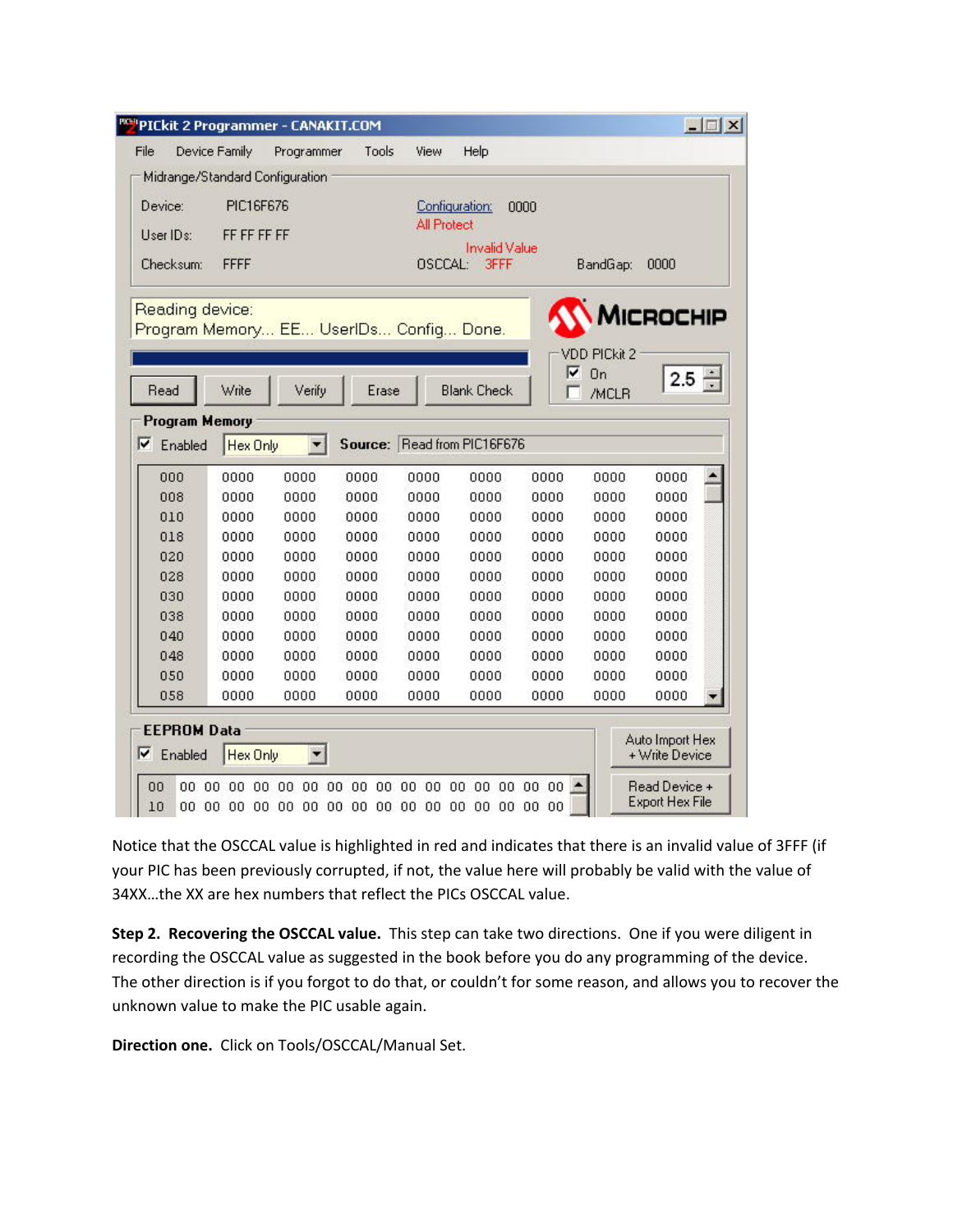|                                | PICkit 2 Programmer - CANAKIT.COM                             |                         |                                                                                                                         |                     | $ \Box$ $\times$        |
|--------------------------------|---------------------------------------------------------------|-------------------------|-------------------------------------------------------------------------------------------------------------------------|---------------------|-------------------------|
| File<br>Device:                | Device Family<br>Midrange/Standard Configuration<br>PIC16F676 | Programmer              | Tools<br>Help<br>View<br>Enable Code Protect<br>Enable Data Protect<br><b>OSCCAL</b>                                    | $Ctr$ H-P<br>Ctrl+D | Set Manually            |
| User IDs:<br>Checksum:         | FF FF FF FF<br><b>FFFF</b>                                    |                         | Target VDD Source<br>Display Unimplemented Config Bits                                                                  |                     | Auto Regenerate         |
| Reading device:<br>Read        | Program Memory EE User<br>Write                               | Verify                  | Calibrate VDD & Set Unit ID<br>Use VPP First Program Entry<br>Use LVP Program Entry<br>$\checkmark$<br>Fast Programming |                     | DCHIP<br>$2.5 -$<br>000 |
| Program Memory<br>⊽<br>Enabled | Hex Only                                                      | Sc                      | LIART Tool<br>Logic Tool                                                                                                |                     | <b>IOCHIP</b>           |
| 000<br>008                     | 0000<br>0000                                                  | 0000<br>n<br>0000<br>Οl | <b>Check Communication</b><br>Troubleshoot                                                                              |                     | 1000<br>1000<br>$2.5 -$ |
| 010<br>018                     | 0000<br>0000                                                  | 0000<br>α<br>0000<br>n  | Download PICkit 2 Operating System                                                                                      |                     | 1000<br>1000            |

This popup window will be displayed allowing you to manually enter the OSCCAL value, in this case 3454.

| <b>Set OSCCAL</b>             | $  $ $\Box$   $\times$ |
|-------------------------------|------------------------|
| OSCCAL value: 3454            | (hex)                  |
| <b>WARNING:</b>               |                        |
| Setting OSCCAL will erase ALL |                        |
| memory in part!               |                        |

All the OSCCAL values will begin with 34, flowed by two alpha‐numeric characters that are the actual HEX values of the OSCCAL value. Don't worry about the WARNING, that ship has already sailed. Click on Set. Once the software has reinstalled the OSCCAL value, you will be returned to the main software window and the correct OSCCAL value will be displayed and you're ready to move on.

**Direction two.** If you have no idea what the OSCCAL value is for a particular device, you can allow the software to experimentally determine the value and install it. This system apparently is not perfect, because fequently you will find that the software generated OSCCAL value and the factory determined OSCCAL value (that you read off of a fresh device) are not always the same. There must be some range of acceptable values because I have used the software generated OSCCAL values for many applications with no problem. To have the software determine and load the OSCCAL value, click on Tools/OSCCAL/Auto Regenerate.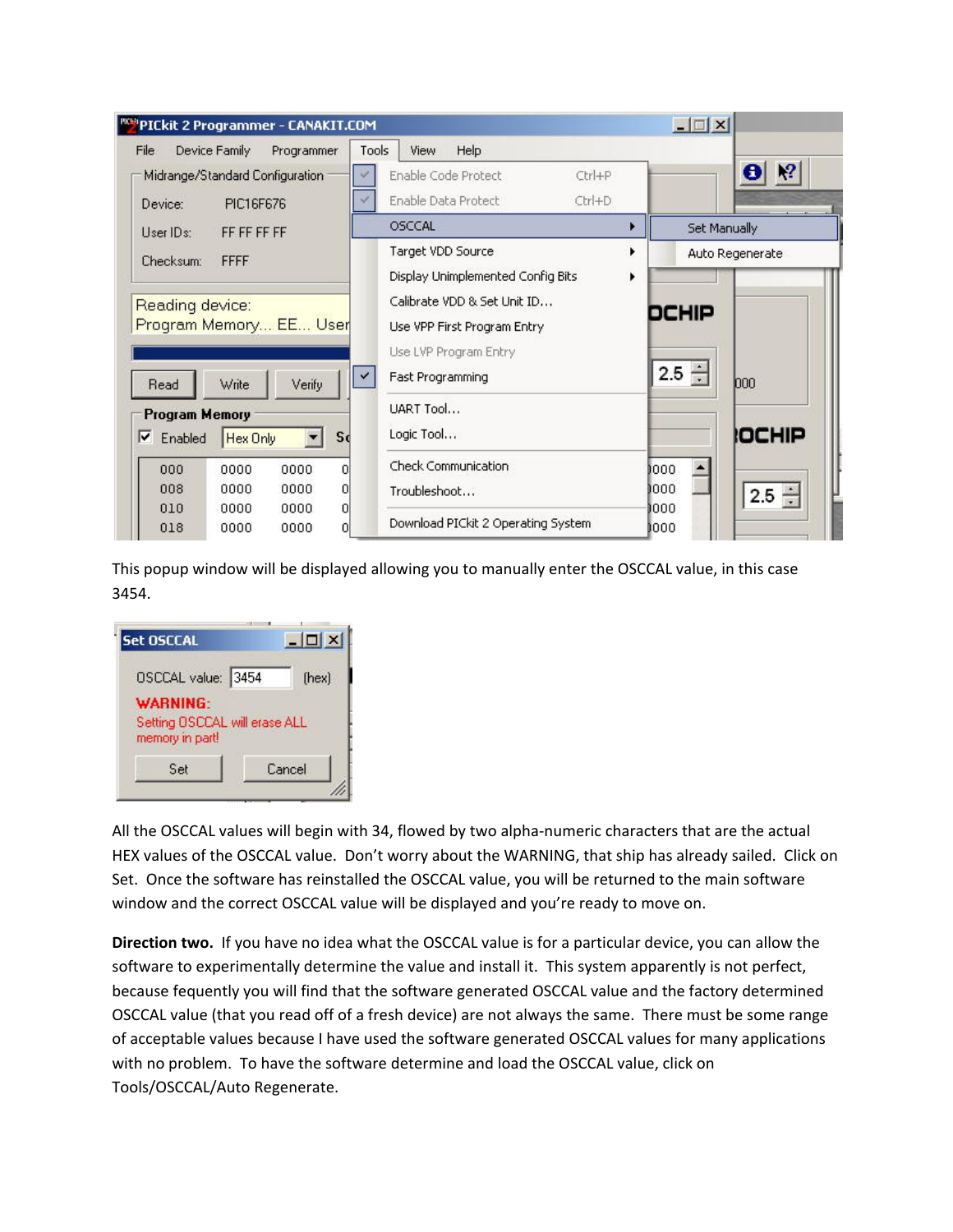| Device Family<br>File<br>Programmer                     | Help<br>Tools<br><b>View</b>                                              |                 |
|---------------------------------------------------------|---------------------------------------------------------------------------|-----------------|
| Midrange/Standard Configuration<br>PIC16F676<br>Device: | <b>Enable Code Protect</b><br>$Ctrl + P$<br>Enable Data Protect<br>Ctrl+D | $e = en023$     |
| FF FF FF FF<br>User IDs:                                | OSCCAL                                                                    | Set Manually    |
| 0043<br>Checksum:                                       | Target VDD Source<br>Display Unimplemented Config Bits                    | Auto Regenerate |
| Programming Successful.                                 | Calibrate VDD & Set Unit ID<br>Use VPP First Program Entry                | DCHIP           |

Then follow the prompts to allow the software to regenerate and install the OSCCAL value. Click on OK.

| Regenerate OSCCAL                     |                               |
|---------------------------------------|-------------------------------|
| will completely erase this<br>part.   | Regenerating the OSCCAL value |
| Are you sure you wish to<br>continue? |                               |
| ОΚ                                    | Cancel                        |

**Step 3. Using PICkit 2 software to download a HEX file into the PIC.** When you use MPLab IDE to author and build a program for the PIC, the software actually creates a number of files without your direct intervention. The programs that you write in the MPLab editor window are not the actual files that are downloaded into the PIC, but the "human" language interpretation of the program. The MPLab compiler actually converts your writing into machine language that the PIC understands, and the program in machine language is actually what is installed onto the PIC. That machine language version of your program is in the HEX file (HEX is short for hexadecimal…base 16 numbering system) and has the extension .HEX. If you look in the directory where your program files are stored, you will find the associated HEX file for the program you are working on. It is this HEX file that you will install using PICkit 2 software. After you have created your programs as outlined in the book in MPLab, instead of using MPLab to install the program on the PIC, launch the PICkit 2 software.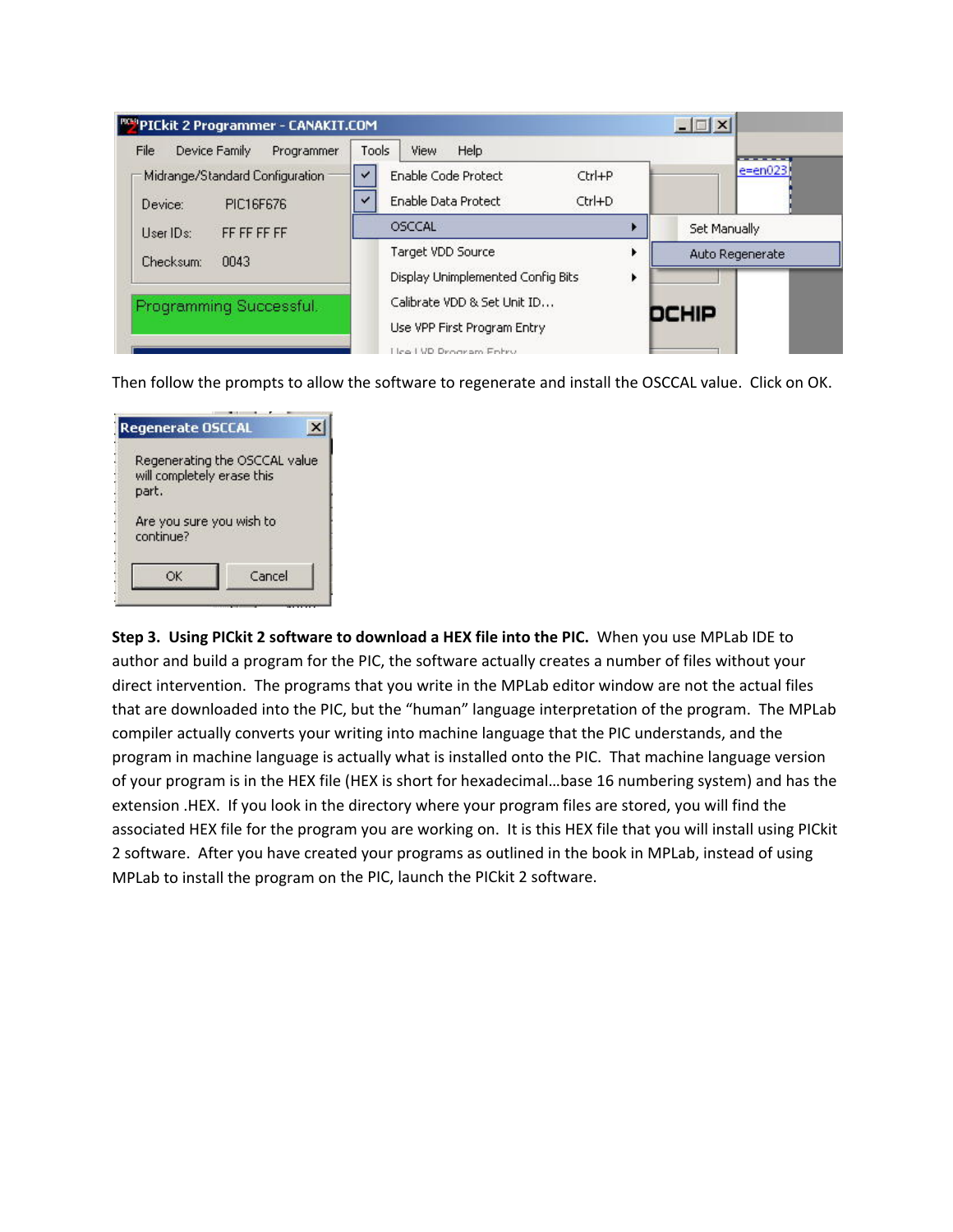| File | Device Family         |                 | Programmer                                | Tools        | View                        | Help                |              |              |              |  |
|------|-----------------------|-----------------|-------------------------------------------|--------------|-----------------------------|---------------------|--------------|--------------|--------------|--|
|      | Import Hex            |                 |                                           |              |                             | Ctrl+I              |              |              |              |  |
|      | Export Hex            |                 |                                           |              |                             | Ctrl+E              | 7F           |              |              |  |
|      |                       |                 | 1 C:\Files\Ch 3 Program\First Program.HEX |              |                             | $Ctrl+1$            |              |              |              |  |
|      | Exit                  |                 |                                           |              |                             | Ctrl+Q              |              | BandGap:     | 0000         |  |
|      |                       | Write           | Verify                                    | Erase        |                             | <b>Blank Check</b>  | ⊽            | On           | $2.5 -$      |  |
| Read | <b>Program Memory</b> |                 |                                           |              |                             |                     |              | /MCLR        |              |  |
|      | Enabled               | <b>Hex Only</b> | ▼                                         |              | Source: None (Empty/Erased) |                     |              |              |              |  |
|      | 000                   | 3FFF            | 3FFF                                      | 3FFF         | <b>3FFF</b>                 | 3FFF                | 3FFF         | 3FFF         | 3FFF         |  |
|      | 008                   | 3FFF            | 3FFF                                      | 3FFF         | <b>3FFF</b>                 | <b>3FFF</b>         | 3FFF         | 3FFF         | 3FFF         |  |
|      | 010                   | 3FFF            | 3FFF                                      | 3FFF         | <b>3FFF</b>                 | 3FFF                | <b>3FFF</b>  | 3FFF         | 3FFF         |  |
|      | 018<br>020            | 3FFF<br>3FFF    | 3FFF<br>3FFF                              | 3FFF<br>3FFF | 3FFF<br><b>SFFF</b>         | <b>3FFF</b><br>3FFF | 3FFF<br>3FFF | 3FFF<br>3FFF | 3FFF<br>3FFF |  |
|      | 028                   | 3FFF            | 3FFF                                      | 3FFF         | 3FFF                        | 3FFF                | 3FFF         | 3FFF         | 3FFF         |  |
|      | 030                   | 3FFF            | 3FFF                                      | 3FFF         | 3FFF                        | 3FFF                | 3FFF         | 3FFF         | 3FFF         |  |
|      | 038                   | 3FFF            | 3FFF                                      | 3FFF         | <b>3FFF</b>                 | <b>3FFF</b>         | 3FFF         | 3FFF         | 3FFF         |  |
|      | 040                   | 3FFF            | 3FFF                                      | 3FFF         | 3FFF                        | 3FFF                | 3FFF         | 3FFF         | 3FFF         |  |
|      | 048                   | 3FFF            | 3FFF                                      | 3FFF         | <b>3FFF</b>                 | 3FFF                | 3FFF         | 3FFF         | 3FFF         |  |
| ⊽    | 050                   | 3FFF            | 3FFF                                      | 3FFF         | <b>3FFF</b>                 | <b>3FFF</b>         | 3FFF         | 3FFF         | 3FFF         |  |

Click on File/Import Hex and navigate to where your programs are being filed on your hard disk.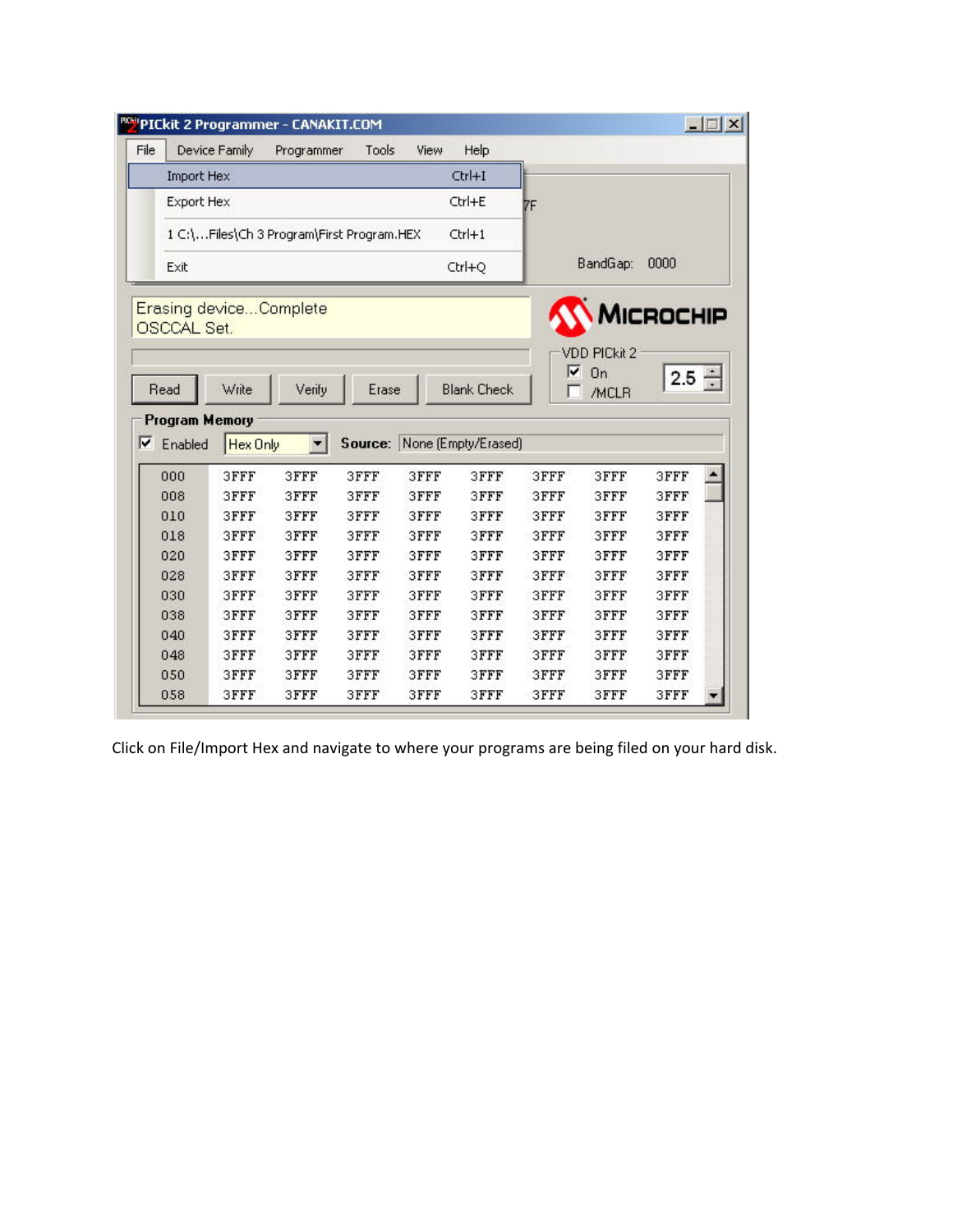| <b>Import Hex File</b>                                                         |                         |                  |                          |                 | <b>Service</b><br>? X |
|--------------------------------------------------------------------------------|-------------------------|------------------|--------------------------|-----------------|-----------------------|
|                                                                                | Look in: C Ch 3 Program |                  | $\overline{\phantom{a}}$ | $O$ $O$ $P$ $H$ |                       |
| My Recent<br><b>Documents</b><br><b>Desktop</b><br>My Documents<br>My Computer | First Program.HEX       |                  |                          |                 |                       |
| My Network                                                                     | File name:              | First Program    |                          |                 | Open                  |
| Places                                                                         | Files of type:          | <b>HEX</b> files |                          |                 | Cancel                |

If you use the default folders for the program files in the book, you will find the HEX file for the program as shown here for the first program in chapter 3. Click on Open and the HEX version of your program will be imported into PICkt 2 and is ready for installation into the PIC memory.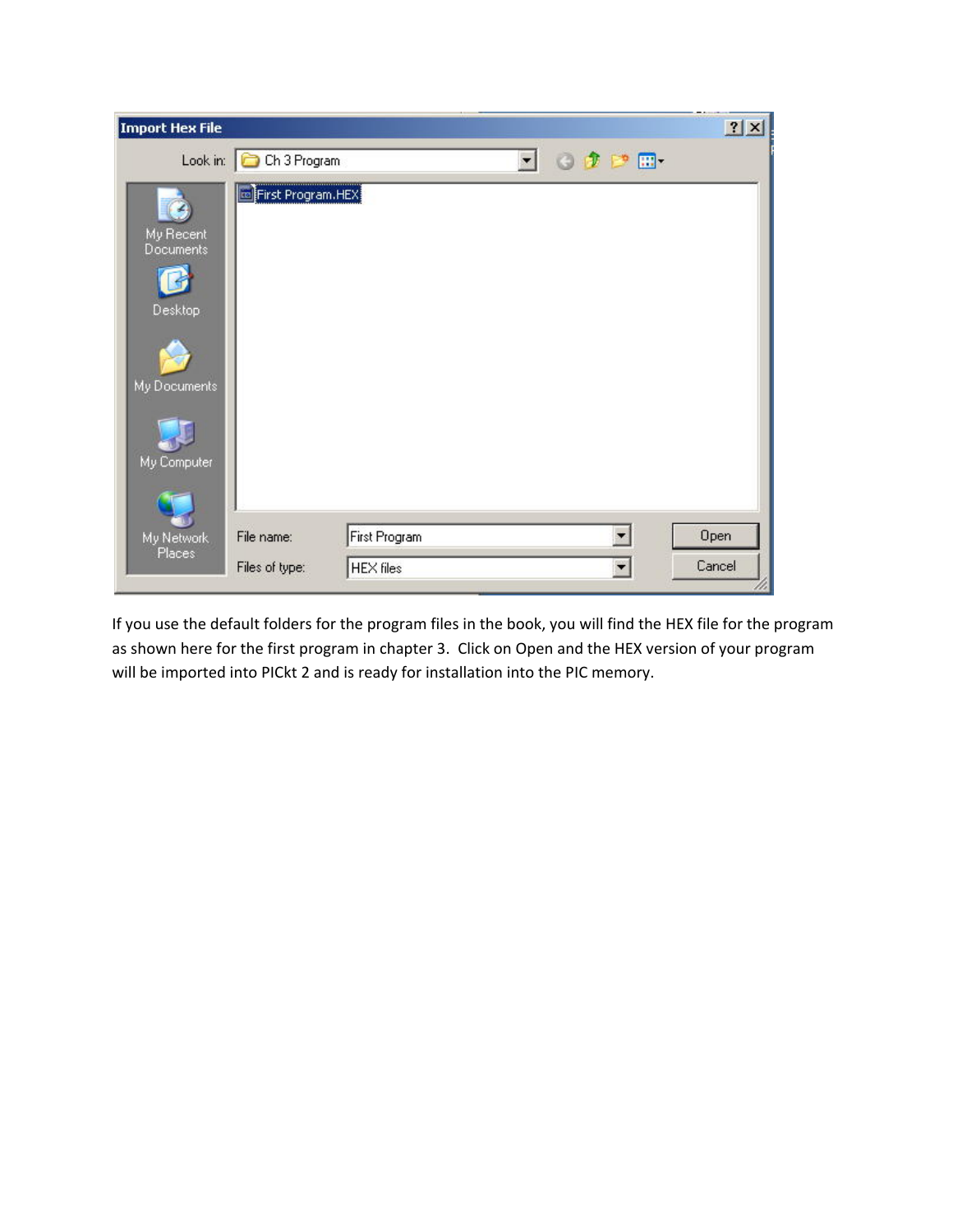| File                            | Device Family | Programmer   | Tools        | View               | Help               |              |                                                 |              |  |
|---------------------------------|---------------|--------------|--------------|--------------------|--------------------|--------------|-------------------------------------------------|--------------|--|
| Midrange/Standard Configuration |               |              |              |                    |                    |              |                                                 |              |  |
| Device:                         | PIC16F676     |              |              | Configuration:     |                    | 0044         |                                                 |              |  |
| User IDs:                       | FF FF FF FF   |              |              | <b>All Protect</b> |                    |              |                                                 |              |  |
| Checksum:                       | 0043          |              |              | OSCCAL:            | 3454               |              | BandGap:                                        | 0000         |  |
|                                 |               |              |              |                    |                    |              |                                                 |              |  |
| Hex file sucessfully imported.  |               |              |              |                    |                    |              |                                                 |              |  |
|                                 |               |              |              |                    |                    |              |                                                 | MICROCHIP    |  |
|                                 |               |              |              |                    |                    |              | <b>VDD PICkit 2</b>                             |              |  |
|                                 |               |              |              |                    |                    | ⊽            | <b>On</b>                                       | 2.5          |  |
| Read                            | Write         | Verify       | Erase        |                    | <b>Blank Check</b> |              | /MCLR                                           |              |  |
| <b>Program Memory</b>           |               |              |              |                    |                    |              |                                                 |              |  |
| ⊽<br>Enabled                    | Hex Only      |              |              |                    |                    |              | Source: C:\Files\Ch 3 Program\First Program.HEX |              |  |
|                                 |               |              |              |                    |                    |              |                                                 |              |  |
|                                 |               |              |              |                    |                    |              |                                                 |              |  |
| 000                             | 0000          | 2805         | 3FFF         | 3FFF               | 0008               | 1683         | 3040                                            | 0090         |  |
| 008                             | 1283          | 0185         | 0187         | 3007               | 0099               | 3000         | 008B                                            | 1683         |  |
| 010                             | 3000          | 0081         | 3000         | 0085               | 3000               | 0087         | 3000                                            | 0091         |  |
| 018                             | 1283          | 1685         | 2049         | 2049               | 300C               | 2035         | 205D                                            | 3020         |  |
| 020<br>028                      | 00A4<br>2049  | 01A5<br>1287 | 202C<br>2049 | 2035<br>2827       | 0AA5<br>3085       | 0BA4<br>0725 | 2822<br>3000                                    | 1687<br>1803 |  |
| 030                             | 3E01          | 008A         | 0825         | 2083               | 0008               | 00A3         | 3008                                            | 00A2         |  |
| 038                             | 1285          | 207B         | OCA3         | <b>1C03</b>        | 1285               | 1803         | 1685                                            | 207B         |  |
| 040                             | OBA2          | 283A         | 1685         | 205D               | 0008               | 2049         | 2049                                            | 2049         |  |
| 048                             | 2049          | 204D         | 204D         | 204D               | 2851               | 2067         | 2067                                            | 2067         |  |
| 050                             | 2067          | 2067         | 2067         | 0008               | 30C6               | 00A0         | 0000                                            | 2858         |  |
| 058                             | 2859          | 285A         | 0BA0         | 2859               | 0008               | 2054         | 2054                                            | 2054         |  |
| <b>EEPROM Data</b>              |               |              |              |                    |                    |              |                                                 |              |  |

You will notice that the HEX values in the Program Memory area of PICkit 2 have changed from all 0000's to HEX numbers that reflect the program values. Finally, click on Write and the PICkit 2 software will do its thing and install the program onto the PIC.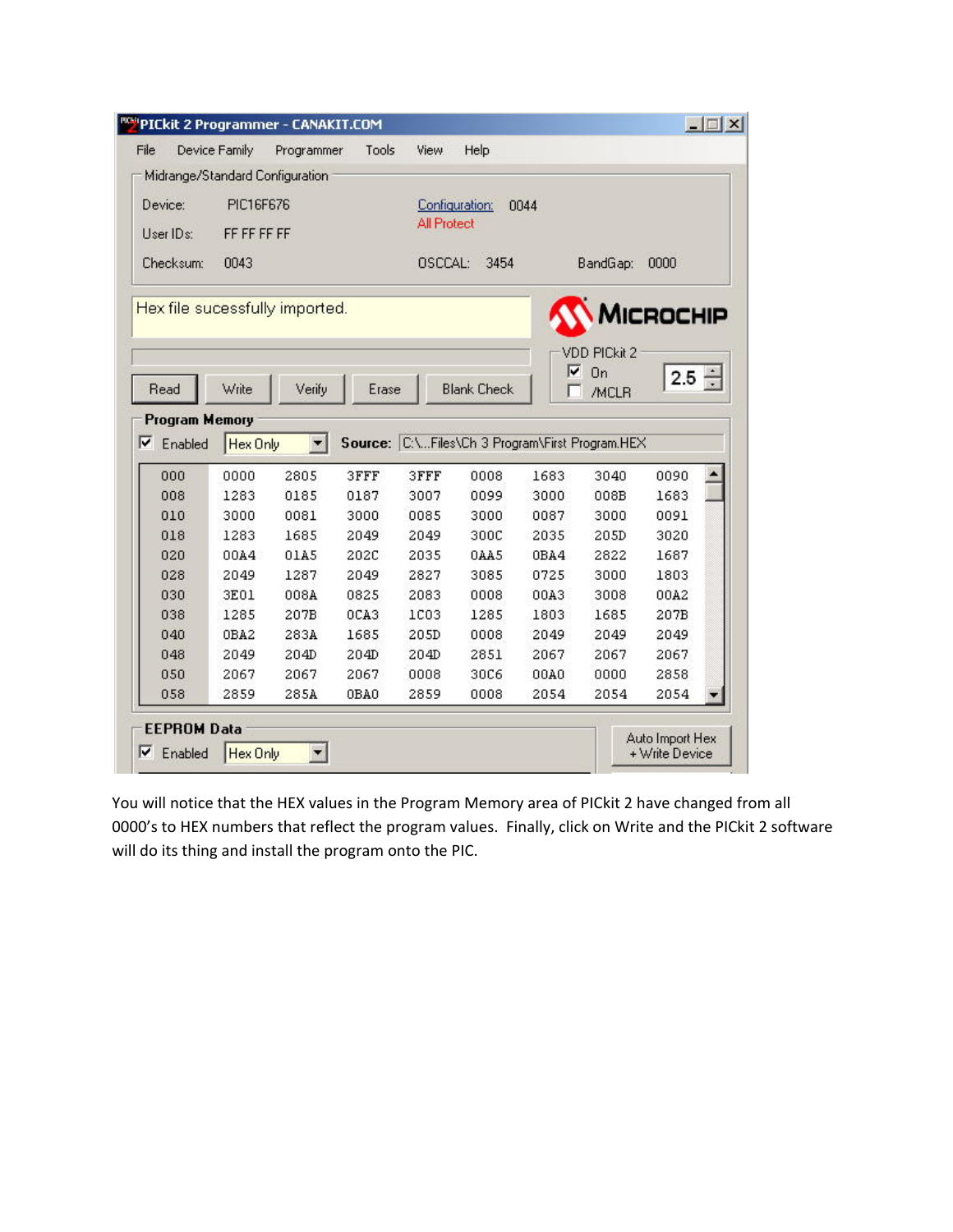|                                 |               | <b>"O'PICkit 2 Programmer - CANAKIT.COM</b> |                  |                    |                                                 |              |                                  |              | $ \Box$ $\times$ |
|---------------------------------|---------------|---------------------------------------------|------------------|--------------------|-------------------------------------------------|--------------|----------------------------------|--------------|------------------|
| File                            | Device Family | Programmer                                  | Tools            | View               | Help                                            |              |                                  |              |                  |
| Midrange/Standard Configuration |               |                                             |                  |                    |                                                 |              |                                  |              |                  |
| Device:                         | PIC16F676     |                                             |                  |                    | Configuration:                                  | 0044         |                                  |              |                  |
|                                 |               |                                             |                  | <b>All Protect</b> |                                                 |              |                                  |              |                  |
| User IDs:                       | FF FF FF FF   |                                             |                  |                    |                                                 |              |                                  |              |                  |
| <b>Checksum:</b>                | 0043          |                                             |                  | OSCCAL:            | 3454                                            |              | BandGap:                         | 0000         |                  |
|                                 |               |                                             |                  |                    |                                                 | ⊽            | <b>VDD PICkit 2</b><br><b>On</b> | $2.5 -$      |                  |
| Read<br><b>Program Memory</b>   | Write         | Verify                                      | Erase            |                    | <b>Blank Check</b>                              |              | /MCLR                            |              |                  |
| Enabled                         | Hex Only      |                                             |                  |                    | Source: C:\Files\Ch 3 Program\First Program.HEX |              |                                  |              |                  |
| 000                             | 0000          | 2805                                        | 3FFF             | 3FFF               | 0008                                            | 1683         | 3040                             | 0090         |                  |
| 008<br>010                      | 1283<br>3000  | 0185<br>0081                                | 0187<br>3000     | 3007<br>0085       | 0099<br>3000                                    | 3000<br>0087 | 008B<br>3000                     | 1683<br>0091 |                  |
| 018                             | 1283          | 1685                                        | 2049             | 2049               | 300C                                            | 2035         | 205D                             | 3020         |                  |
| 020                             | 00A4          | 01A5                                        | 202C             | 2035               | 0AA5                                            | 0BA4         | 2822                             | 1687         |                  |
| 028                             | 2049          | 1287                                        | 2049             | 2827               | 3085                                            | 0725         | 3000                             | 1803         |                  |
| 030                             | 3E01          | 008A                                        | 0825             | 2083               | 0008                                            | 00A3         | 3008                             | 00A2         |                  |
| 038                             | 1285          | 207B                                        | OCA <sub>3</sub> | <b>1C03</b>        | 1285                                            | 1803         | 1685                             | 207B         |                  |
| ⊽<br>040                        | OBA2          | 283A                                        | 1685             | 205D               | 0008                                            | 2049         | 2049                             | 2049         |                  |
| 048                             | 2049          | 204D                                        | 204D             | 204D               | 2851                                            | 2067         | 2067                             | 2067         |                  |
| 050                             | 2067          | 2067                                        | 2067             | 0008               | 30C6                                            | 00A0         | 0000                             | 2858         |                  |

Now that the program is in the PIC, it will start running on the PIC. Here is where you remove the PIC from the CanaKit programmer and install it in your circuit for testing.

## **Conclusion.**

If you are getting ERROR 27 messages when you are using the CanaKit programmer with MPLab IDE, there is an unidentified conflict that is being worked. There is a workaround that will allow you to continue with your studies of PIC programming while using the CanaKit.

- 1. Install the PICkit 2 software package from the Microchip web site. The CanaKit programmer appears to work will with the PICkit 2 software package. PICkit 2 software allows you to install program HEX files onto the PIC.
- 2. Using PICkit 2, recover the OSCCAL value that was lost or corrupted during the attempt to program using the CanaKit with MPLab. The OSCCAL value can be restored using the known factory determined OSCCAL value or it can be auto regenerated using the PICkit 2 utility. (The